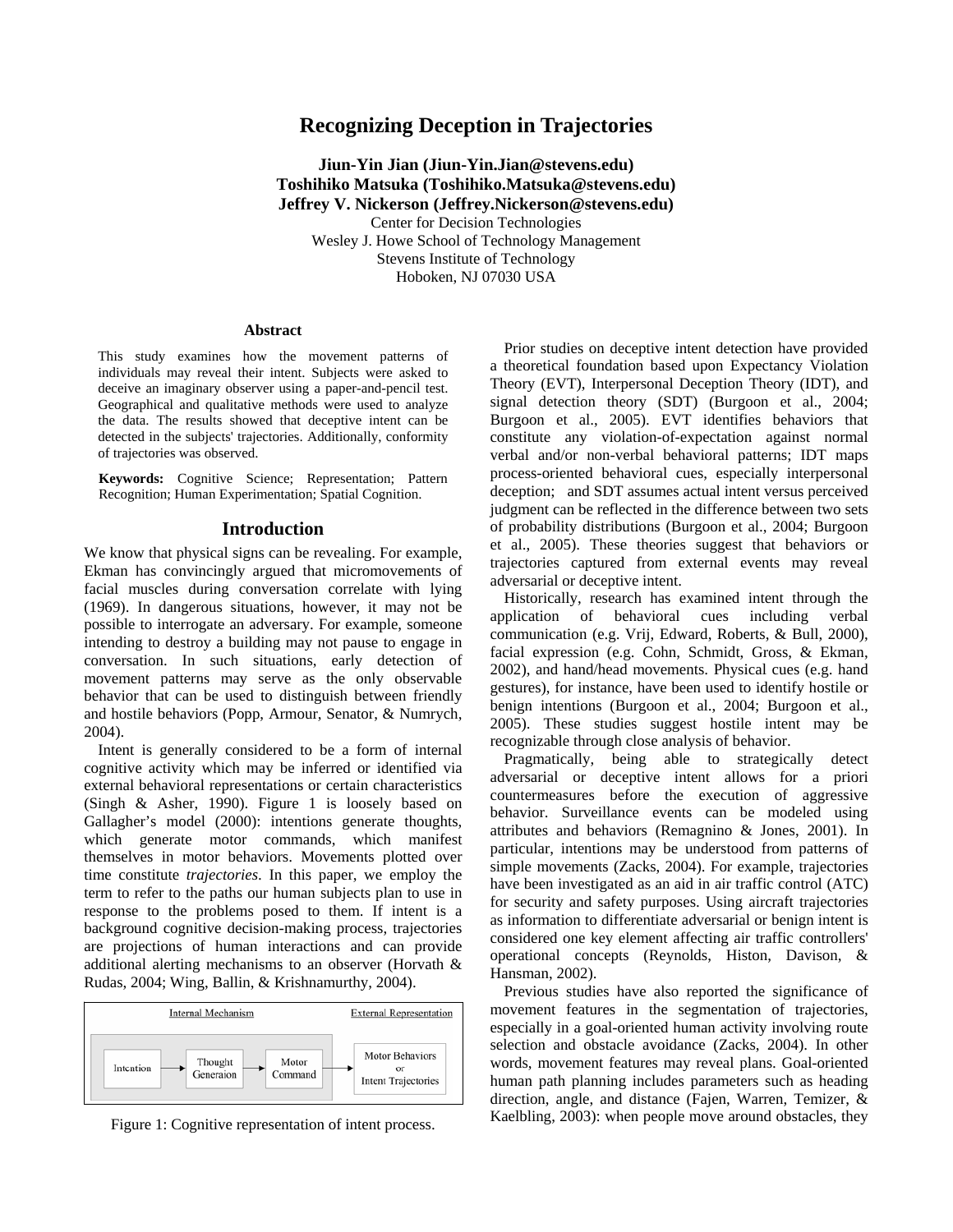do so in reference to their destination, and therefore might unwittingly reveal their destination to an attentive observer.

The premise of this study is that deceptive intent can be identified on the basis of behavioral information such as patterns of movement toward a target.

### **Experiment**

The experiment investigated human cognitive process regarding deceptive intent. A general task of deceiving a surveillance system was introduced.

#### **Method**

**Participants** Twenty-five graduate students from Stevens Institute of Technology were recruited. There were 21 males and 3 females. Their ages averaged 25 and 33 years, respectively. Two participants (both are males) were dropped from the analyses because their responses were illegible.

**Apparatus** A paper-and-pencil test was administered to support this study. Four types of experimental configurations were developed (Figure 2). Within each configuration, a designated target was marked in one of the three circles while the other two circles served as decoys. A starting point was illustrated using a human-shape silhouette. In one configuration (Figure 2b), square obstacles in a lattice-like placement were positioned between the target/decoys and the starting point. All control and experimental conditions were randomly presented to participants.



Figure 2: Actual hand drawings of trajectories from the experimental group: a) line configuration; b) line configuration with obstacles; c) circular configuration; d) triangular configuration.

Two general task statements were articulated for control and experimental conditions. For the control condition the task statement instructed participants to "Draw a route that you NORMALLY would take from the starting point to Target," whereas for the experimental condition the task statement read "Draw a route from the starting point to Target, at the same time do NOT give away what your target is. Be creative." An experimental packet for each participant contained a total of 24 testing configurations and a questionnaire attached as an appendix. Participants were asked to draw on each testing sheet per the task instructions. At the end of the experiment, participants were instructed to fill out the questionnaire that gathered participants' elaborations and demographic information.

### **Results and Analyses**

Both geographical and qualitative measures were developed in this study. Data collected from the experiment were analyzed and the results are presented in the following order: geographical analysis, qualitative measures and its reliability, and elaborations.

### **Geographical Analysis**

A paper with 1cm x 1cm cells as a grid reference was mapped onto each testing sheet. A continuum of a trajectory entering and leaving a cell was considered one visit based upon the approach developed by Meratnia and de By (2002). These frequency counts of trajectories in each grid cell were calculated and tabulated. A frequency map for each experimental configuration was graphed. In the following discussion, a designated target at the upper left corner was taken as the example in each experimental configuration. Different levels of grayscale in each frequency map denote the level of density, i.e., the darker color the cell, the higher density trajectories were present.

Figures 3a and 3b compare the frequency data obtained from both control and experimental groups as the designated target (denoted with a letter T) and decoys lined up on top and the starting point (denoted with an S) located at the bottom of the grid. The trajectories generated from the control group (Figure 3a) are relatively direct paths compared to those in the experimental group. Most participants generated a straight line between the starting point and the designated target. In contrast, the trajectories in the experimental group (Figure 3b) are diverse. Within the reverse triangle of the starting point/target/decoy, participants evenly utilized each grid cell.

After adding several obstacles between the target, decoys, and the starting points, trajectories are more confined. As shown in Figure 4a, most participants in the control group selected similar paths, which is restricted obliquely between obstacles along the upper left and lower right direction. Although it is difficult to notice any conformity of trajectories in the experimental configuration (Figure 4b), there participants tend to use certain grid cells and obstacles. In particular, the obstacle which is the second nearest object from the designated target was highly utilized.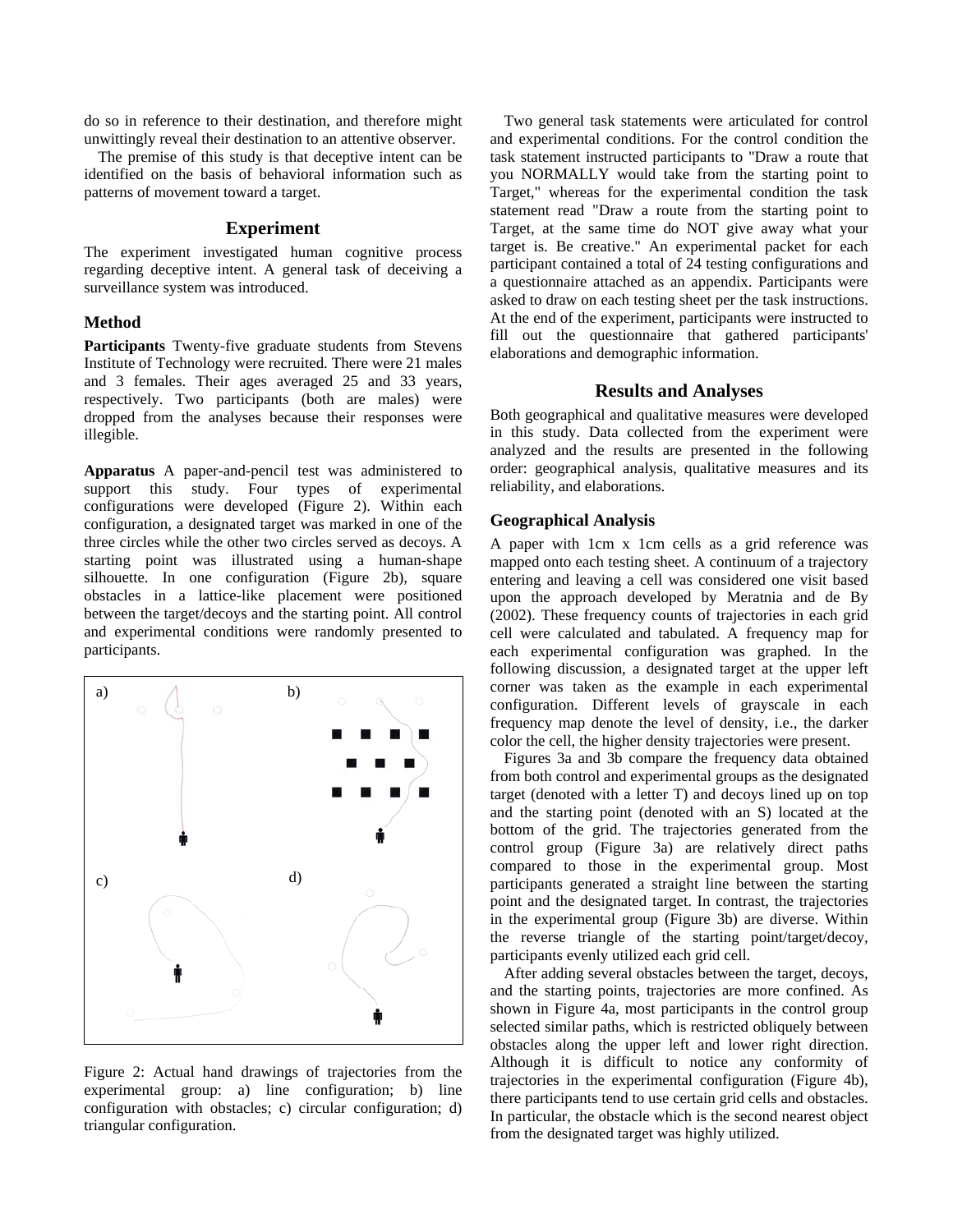

Figure 3: Line configuration without obstacles: a) control group; b) experimental group.



Figure 4: Line configuration with obstacles: a) control group; b) experimental group.

In addition to the line configurations–either with or without obstacles–circular and triangular configurations were developed (Figures 5 and 6). Trajectories in the circular and triangular control configurations (Figures 5a and 6a) fell on a straight line between the starting points to the designated targets. On the other hand, no definitive moving pattern can be determined in the experimental configurations (Figures 5b and 6b).

# **Qualitative Measures**

In addition to geographical data analysis, we developed qualitative measures to address our hypothesis that there might be some structure to the movements we observed. Qualitative measures in this study comprise 38 characteristic variables in representing specific patterns of trajectories (Table 1). Each variable was deduced from the trajectories drawn by participants. If a trajectory contained a turn with a sharp angle, the qualitative measure, "sudden turn," was denoted. The measures were developed to increase internal reliability (or internal consistency) and overall validity. Coding of qualitative measures was assessed by three researchers.



Figure 5: Circular configuration: a) control group; b) experimental group.



Figure 6: Triangular configuration: a) control group; b) experimental group.

The coefficient alpha of each qualitative variable was calculated (Cronbach, 1951). When at least two experimenters found coding trajectories inapplicable, for example, trajectories did not begin from the starting point, data were removed. Two sets of data that did not pertain to the goal of the task statements were discarded. Overall coefficient alphas for the 38 qualitative variables were calculated and ranged from 0.76 ("straight to a decoy") to 0.94 ("initial move ahead to the designated target). The average reliability was 0.86 indicating strong agreement among researchers and an acceptable qualitative coding approach. Pooled statistics (Table 1) of each qualitative measure reveal that in the line configurations with and without obstacles as well as the circular configuration, participants tended to initially move away in reference to target locations. Corresponding patterns of trajectories to each column in Table 1 are shown in Figure 2. Additionally, the top two variables that were highly consistent in each configuration are summarized in Table 2. This suggests that individuals may be inclined to move away from targeted destinations in order to obscure their deceptive intention. In other words, they overcompensate, a tendency seen in other forms of deceitful behavior, such as those discussed by Ekman (1969).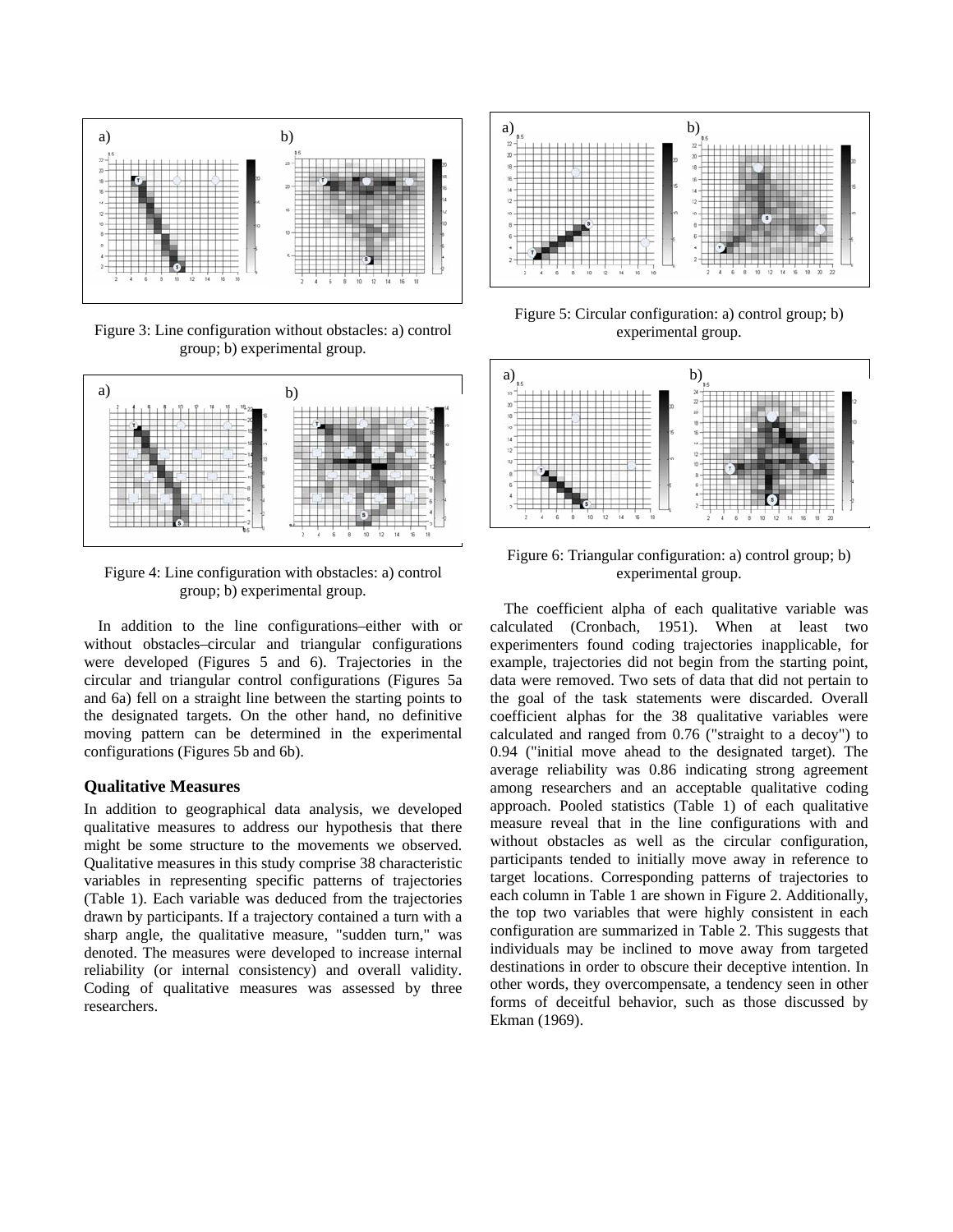| Variable ID              |                                                                  | dT <sup>1</sup> | $d\overline{O^2}$ | $dC^3$   | D3 <sup>4</sup>  |
|--------------------------|------------------------------------------------------------------|-----------------|-------------------|----------|------------------|
| 1                        | <b>Qualitative Measures</b>                                      | 0.27            | 0.24              | 0.15     | 0.19             |
|                          | single decoy                                                     | 0.67            | 0.33              |          | 0.72             |
| $\overline{c}$           | double decoys                                                    |                 |                   | 0.67     |                  |
| 3                        | 90 degree turn                                                   | 0.43            | 0.57              | 0.24     | 0.44             |
| $\overline{\mathcal{L}}$ | sudden turn                                                      | 0.63            | 0.69              | 0.57     | 0.65             |
| 5                        | overshoot passing target                                         | 0.37            | 0.13              | 0.27     | 0.23             |
| 6                        | overshoot passing decoy                                          | 0.64            | 0.24              | 0.41     | 0.53             |
| $\overline{7}$           | u-turn                                                           | 0.57            | 0.56              | 0.76     | 0.52             |
| 8                        | horizontal zigzag/sinusoidal                                     | 0.28            | 0.32              | $0.04\,$ | 0.15             |
| 9                        | vertical zigzag/sinusoidal                                       | $0.08\,$        | 0.39              | 0.05     | 0.05             |
| 10                       | loop with decoy                                                  | 0.31            | 0.11              | 0.28     | 0.31             |
| 11                       | loop with target                                                 | 0.13            | 0.01              | 0.13     | $0.07\,$         |
| 12                       | loop in other area                                               | 0.12            | 0.20              | 0.15     | 0.15             |
| 13                       | circular or curvature                                            | 0.69            | 0.59              | 0.64     | 0.52             |
| 14                       | edgy (angular) movement                                          | 0.51            | 0.59              | 0.47     | 0.53             |
| 15                       | initial move-away (before the 1st direction change)              | $0.80*$         | $0.72*$           | $0.80*$  | 0.75             |
| 16                       | initial move-ahead                                               | 0.49            | 0.59              | 0.65     | $0.80\mathrm{*}$ |
| 17                       | straight to decoy - 1st destination is decoy                     | 0.71            | 0.24              | 0.61     | 0.73             |
| 18                       | straight toward decoy - heading toward decoy                     | 0.52            | 0.29              | 0.45     | 0.65             |
| 19                       | straight to target - no decoy                                    | 0.11            | 0.43              | 0.17     | 0.20             |
| 20                       | straight toward target                                           | 0.13            | 0.04              | 0.11     | 0.21             |
| 21                       | coming back to starting point                                    | 0.08            | 0.01              | 0.41     | 0.17             |
| 22                       | pivoting after target                                            | 0.21            | 0.08              | 0.13     | 0.19             |
| 23                       | pivoting before target                                           | 0.28            | 0.29              | 0.13     | 0.15             |
| 24                       | pivoting after decoy                                             | 0.37            | 0.12              | 0.31     | 0.47             |
| 25                       | pivoting before decoy                                            | 0.47            | 0.20              | 0.47     | 0.53             |
| 26                       | multiple approaches to target                                    | 0.31            | 0.08              | 0.20     | 0.21             |
| 27                       | multiple approaches to the same decoy                            | 0.31            | 0.09              | 0.23     | 0.33             |
| 28                       | passing midpoint between target & decoy                          | 0.27            | 0.11              | $0.07\,$ | 0.12             |
| 29                       | passing midpoint between decoys                                  | 0.20            | 0.07              | 0.07     | 0.07             |
| 30                       | obsessive looping                                                | 0.15            | 0.11              | 0.15     | $0.08\,$         |
| 31                       | concentric circles around decoy                                  | 0.05            | 0.01              | 0.03     | 0.03             |
| 32                       | concentric circles around target                                 | 0.04            | $0.00\,$          | 0.03     | $0.00\,$         |
| 33                       | concentric circles around starting point                         | 0.00            | 0.00              | 0.09     | $0.00\,$         |
| 34                       | looping around obstacles                                         | 0.00            | 0.25              | $0.00\,$ | $0.00\,$         |
| 35                       | use of passing red zone obstacle at the last smooth movement     | 0.00            | 0.53              | $0.00\,$ | 0.00             |
| 36                       | use of passing non red zone obstacle at the last smooth movement | 0.00            | 0.60              | $0.00\,$ | $0.00\,$         |
| 37                       | maneuvering obstacles                                            | 0.03            | 0.64              | $0.00\,$ | $0.00\,$         |
| 38                       | city-block movement                                              | 0.09            | 0.21              | $0.00\,$ | 0.01             |

Table 1: Pooled statistics of qualitative measures for each configuration.

<sup>&</sup>lt;sup>1</sup> Line experimental configuration, target is the middle circle.<br><sup>2</sup> Line experimental configuration with obstacles, target is the middle circle.<br><sup>3</sup> Circular experimental configuration, target is the circle at the left.

<sup>\*</sup> The most exhibited qualitative characteristic identified in trajectories.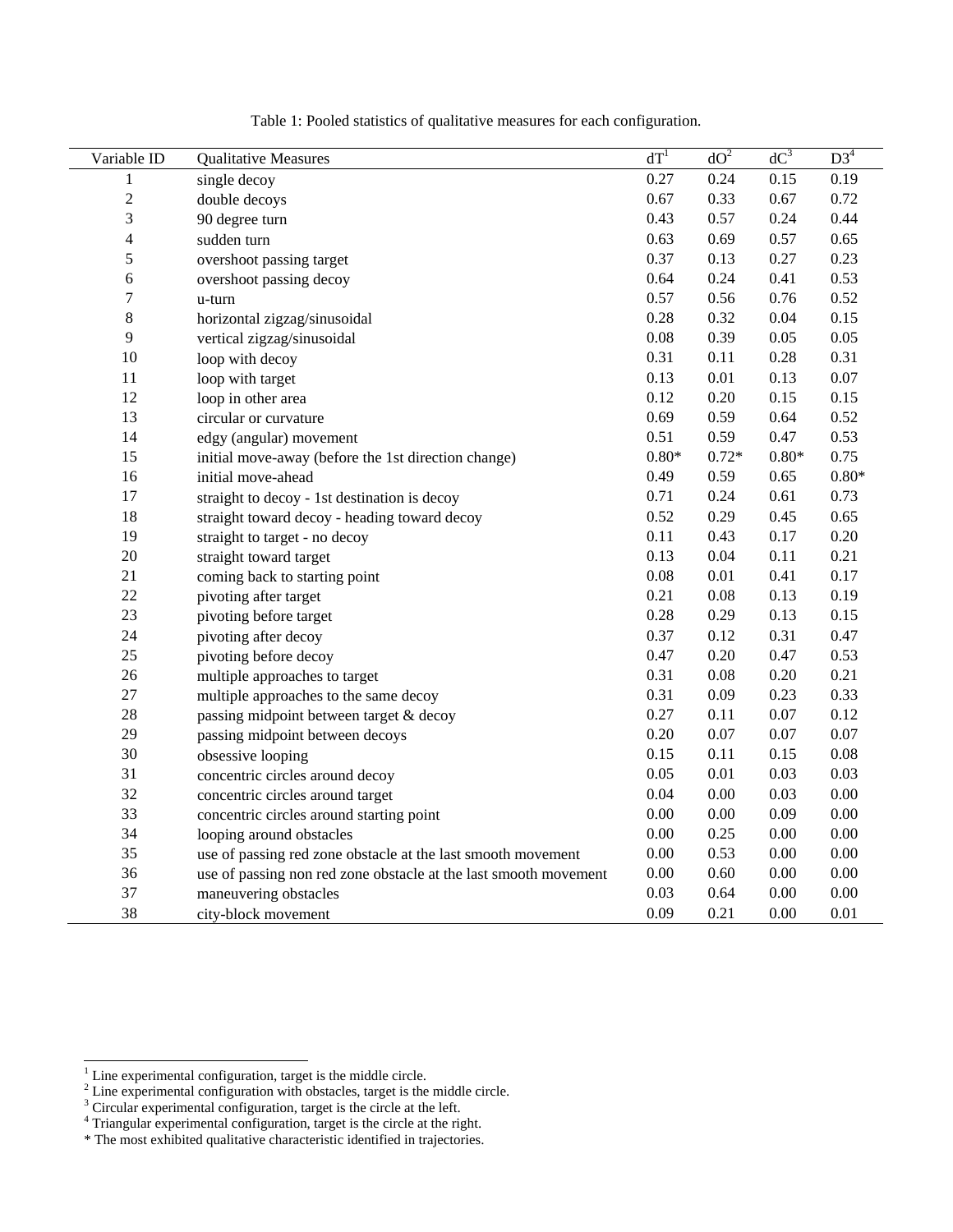Table 2: Summary of reliabilities for each configuration.

| Configuration     | Qualitative item $\&$ its reliability    |  |  |  |
|-------------------|------------------------------------------|--|--|--|
| Line              | Initial move away from target (.845)     |  |  |  |
| $w$ o obstacles   | Straight to decoy (.732)                 |  |  |  |
| Line w/ obstacles | Maneuvering obstacles (.860)             |  |  |  |
|                   | Initial move away from target (.800)     |  |  |  |
| Circular          | Initial move away from target (.868)     |  |  |  |
|                   | U-turn (.794)                            |  |  |  |
| Triangular        | Initial move away from target (.789)     |  |  |  |
|                   | Initial move ahead towards target (.789) |  |  |  |

An exploratory analysis using a Self-Organizing Map technique (SOM: Kohonen, 2001) was conducted. SOM transforms high dimension data into a low dimensional space, which is similar to Principal Component Analysis (PCA). In contrast to PCA, SOM is nonlinear, which is particularly appealing for analyses on categorical data. SOM also provides eye-catching features, such as a characteristics map for each variable containing its association with others. Since some trajectory components, such as "maneuvering obstacles," appear only in one configuration, it is reasonable to omit these components in an analysis. As a result, a total of 34 qualitative variables were analyzed using the SOM technique. Table 1 details a full description of each variable. Subplots in Figure 7 illustrate characteristics of the 34 variables, relative to all other variables. That is, in one subplot, a particular cell corresponding to the same cell in every other subplot contains the same data point. This assists in visualizing co-occurrences of different trajectory characteristics. In each subplot, cell colors represent the probability of the corresponding characteristics to be exhibited, where for example the probability is 0 within a dark blue cell, 1 in a dark red cell, and 0.5 in a yellow cell.



Figure 7: Characteristic maps of qualitative measures.

From the patterns of cells on characteristic maps, the frequency of each variable could be inferred. For example, more dark red cells indicate more frequently observed characteristics as well as more associations among variables.

In addition, this characteristic map helps visualize the relationships between various trajectory characteristics. For example, because Variable 1 (one decoy) and Variable 2 (double decoys) are mutually exclusive, the two corresponding subplots do not share the same dark red cells or areas. Variable 2 and Variable 6 (overshoot decoy) share many dark red cells, which imply many participants who applied the strategy of "double decoys" tended to exhibit "overshoot". Furthermore, Variable 1 and Variable 6 share very little. This phenomenon indicates that those who used the "one decoy" approach were apt not to exhibit "overshoot." We can see in Figure 7 that several variables are often concurrent on deceptive trajectories, including "double decoys," "overshoot passing decoys," "U-Turn," "angular movement," "initial move ahead towards target," and "straight towards decoy." When one of those items is observed, the other characteristics will likely occur. In other words, when the factor "overshoot passing decoys" is identified, then "double decoy" will probably also occur. SOM is a projection of multi-dimensional data on a 2D plot; thus it is possible that some disparate trajectory characteristics may appear to be coexisting in subplots as a side effect of the projection.

## **Elaborations**

In the questionnaire, participants were asked to describe their thought process regarding the experiment. Participants' elaborations in the questionnaire were transcribed. Selected remarks include:

"[I was] trying to get to a target with the most confusing way possible which was basically doodling lines all over the place."

"The normal way was a 'straight' line–the shortest distance between two points. The other [deceptive way] was to go the opposite [direction] then find my way back."

"I chose paths that made it seems like I was going to attack another target [decoy] then deviated at the last minute."

"I tried to throw in some fakes and follow the directions."

These elaborations support qualitative measures being identified, and provide insights of participants' strategic information processing.

#### **Limitations**

While the participants said they were conscious of surveillance, they sometimes exhibited behavior that seemed blatantly suspicious. They might have interpreted the surveillance as being intermittent rather than constant; a different framing of the problem might produce different, and more subtle, trajectories (Jian, Matsuka, & Nickerson, in press). In addition, with more participant training, deceit may become harder to detect. Many studies of verbal deceit have found that some people are much more convincing